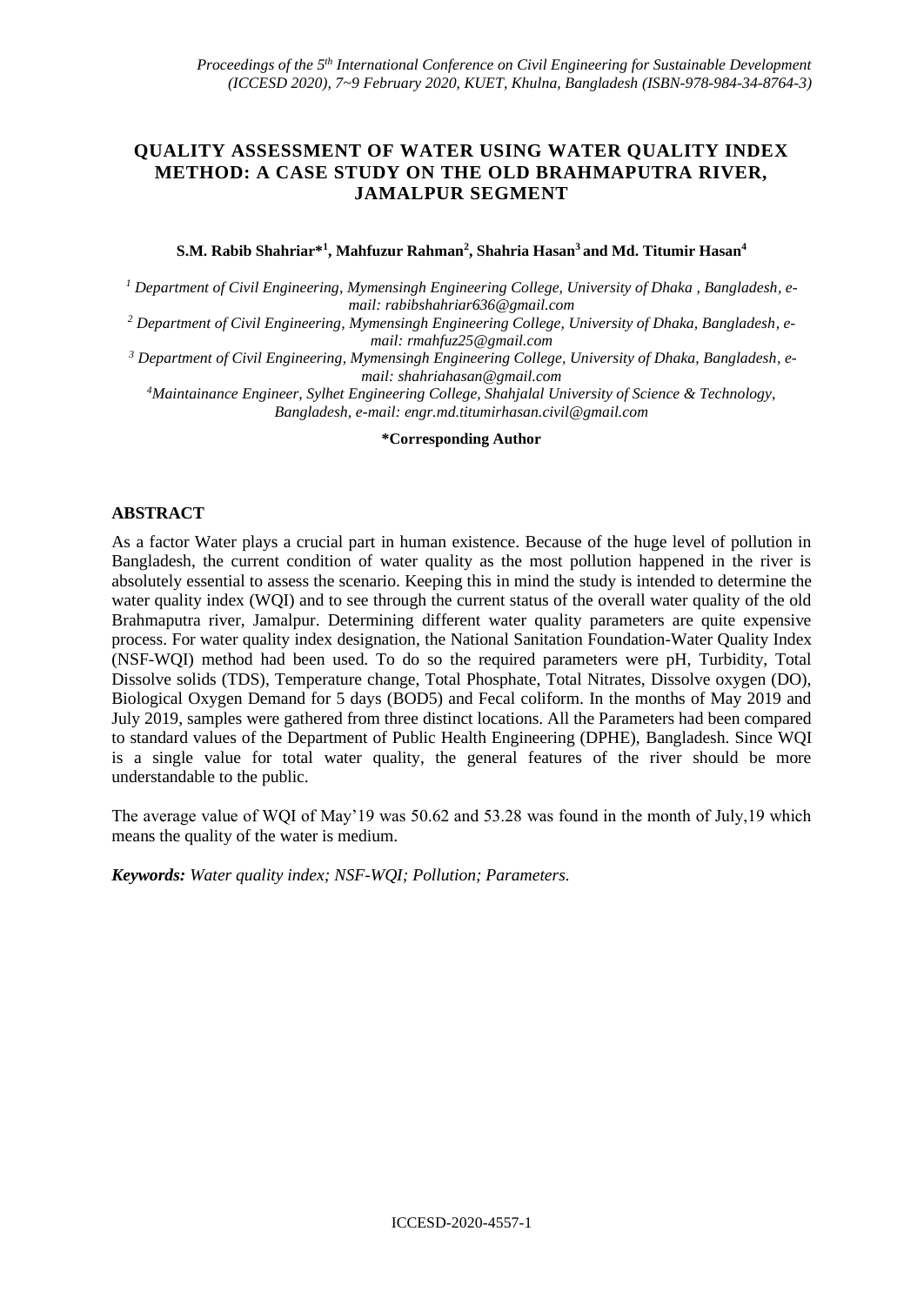*5 th International Conference on Civil Engineering for Sustainable Development (ICCESD 2020), Bangladesh*

### **1. INTRODUCTION**

Bangladesh is known as the river nation with 700 river figures which is 24140 km (15000 miles) long. (River & Drainage System, n.d.).. Brahmaputra, One of Asia's main rivers. The Brahmaputra split into two branches; the western and the eastern which is formally known as the old Brahmaputra. It covers Mymensingh, Jamalpur, Sherpur and Netrokona district. (Brahmaputra River, n.d.). Water accounts for 71% of the earth's complete surface, with only 3% of fresh water. 75% water forms in glaciers and polar icebergs, 24% water storage and only 1% water are available in rivers, lakes or lakes as fresh water which is appropriate for human use. (Dugan, P.R. 1972). Water contamination is spreading in epidemic form at present owing to a number of reasons, such as industrialization, waste water and sewage, mining activity, marine dumping, accidental leakage of oil, fossil fuel combustion, chemical fertilizers and pesticides, waste from sewerage lines, radioactive wastes, urban growth. Rivers perform an important part in the assimilation or transport of industrial and municipal waste water, manure disposal, and rivers from the river pollution areas, streets and highways. The fluvial regime flowing across Bangladesh consists of the 3rd biggest water supply in the oceans. (Ali, 2002).The water quality index is described as a method that gives the general water quality a composite impact ranking of the various water quality parameters. (Akkaraboyina MK et al. 2012).The water quality index (WQI) is the most significant scheme for certifying water quality in a straightforward manner that can react to modifications in water fundamental features. The National Sanitation Foundation (NSF) has created the WQI Water Quality Index as a normal technique to compare the relative quality of multiple water bodies. (Said et al., 2004). Multiple national and international organization had been developed various WQI methods: Weight Arithmetic Water Quality Index (WAWQI), National Sanitation Foundation Water Quality Index (NSFWQI), Canadian Council of Ministers of the Environment Water Quality Index (CCMEWQI), Oregon Water Quality Index (OWQI) etc. (Paun et al., 2016). The water quality index of the old Brahmaputra had been evaluate using National Sanitation Foundation Water Quality Index (NSF-WQI). By taking a look at the parameters measured, the advantages of this method may generally indicate the old Brahmaputra water quality. In numerous developed countries, NSF-WQI was also extensively used for assessing river water quality. NSF-WQI has been developed with reference to the Horton index by Brown, McClelland, Deininger and Tozer since 1970. Different environmental specialists have used NSF-WQI and have demonstrated that this is a credible index to describe environmental quality. (Ott, 1978).

The necessary parameter for developing WQI using NSF-WQI: temperature Change, total dissolved solids (TDS), turbidity, dissolved oxygen (DO), pH, Biological Oxygen Demand (BOD), total nitrate, Total Phosphate, and fecal coliform.

### **2. METHODOLOGY**

#### **2.1 Study Area**

The Study had been conducted in the selected points shown in figure-1. Station B was taken at the bottom of Brahmaputra Bridge. The Stations A and C each are taken at a distance of 2 km roughly to the east and west.

| <b>Serial</b> | <b>Stations</b> |                       | <b>Co-ordinates</b> |
|---------------|-----------------|-----------------------|---------------------|
| No.           | N               |                       |                     |
| 01            | $\Delta$        | $24^{\circ}55'56.0"$  | 89°57'01.6"         |
| 02            |                 | 24°55'24.4"           | 89°58'04.2"         |
| 03            |                 | $24^{\circ}54'47.0''$ | 89°58'57.2"         |

Table 1**:** The co-ordinates of water sampling stations.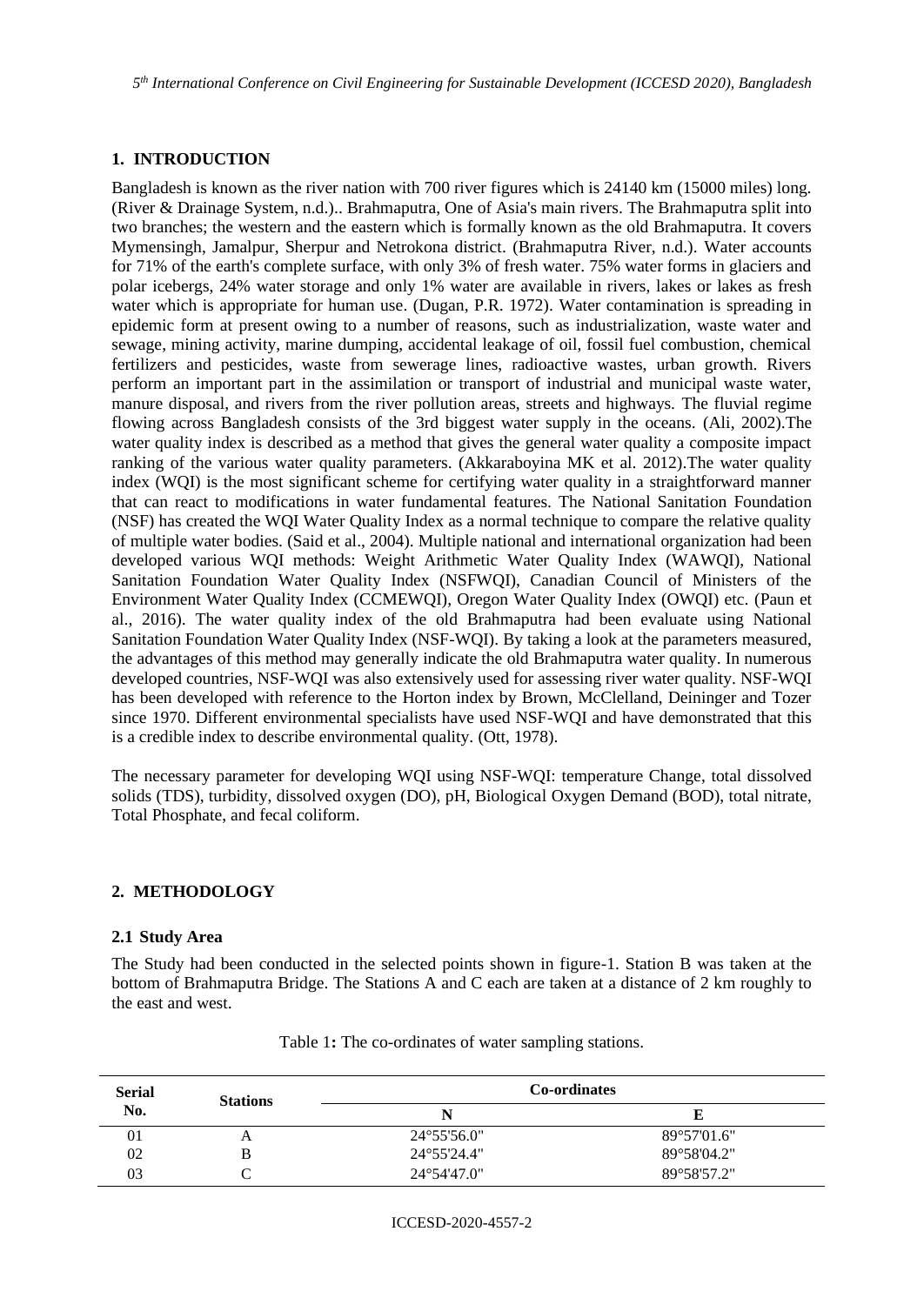

Figure-1: Station A, B and C. (Source: Google Maps).

### **2.1.1 Sampling**

1.5 litter plastic bottle was used during the collection. For fecal coliform test specialized glass bottle had been used which was wrapped with aluminium foil paper. And the plastic bottle was wrapped with black colour plastic polythene. 7<sup>th</sup> day of the month of May'19 and July,19 at the time of 9.00 am  $-11.00$  am the samples were collected from the stations. The samples were preserved at  $4^{\circ}$ C to maintain its proper quality.

#### **2.2 Water Quality Index Development**

Horton in 1965 first categorized water quality. In 1970, a general water quality index was developed by Brown et al. (Tirkey et al., 2013). For calculating the water quality index (WQI), raw analysis results are converted into unit-less sub-index values for the selected water quality variables with different calculated units. (Cude, C. 2001). In theory, the water quality indices consist of sub-index scores given by comparing their calculation in a scale of 0-100 for each quality parameter with a particular parameter rating curve, optionally weighted, and combined into the final index. (Yagow & Shanholtz, 1996)

The equation of developing water quality index,

 $WOI = \sum_{i=1}^{n} w_i l_i$ 

Here,

W i = Weight parameter untill i, scale  $0-1.0$  $I$  i = Value Sub Index for i th (Q-value)  $n =$ The number of water quality parameters

| No. | <b>Parameters</b>               | <b>Weighting Factors</b> |
|-----|---------------------------------|--------------------------|
| 01  | Dissolved Oxygen (% Saturation) | 0.17                     |
| 02  | Temperature                     | 0.10                     |
| 03  | Turbidity                       | 0.08                     |
| 04  | Phosphate                       | 0.10                     |
| 05  | <b>TDS</b>                      | 0.07                     |
| 06  | Nitrate                         | 0.10                     |
| 07  | pH                              | 0.11                     |
| 08  | Fecal Coliform                  | 0.16                     |
| 09  | BOD <sub>5</sub>                | 0.11                     |

Table 2: Weighting factors of the quality parameters of the water. (Thukral et al., 2005).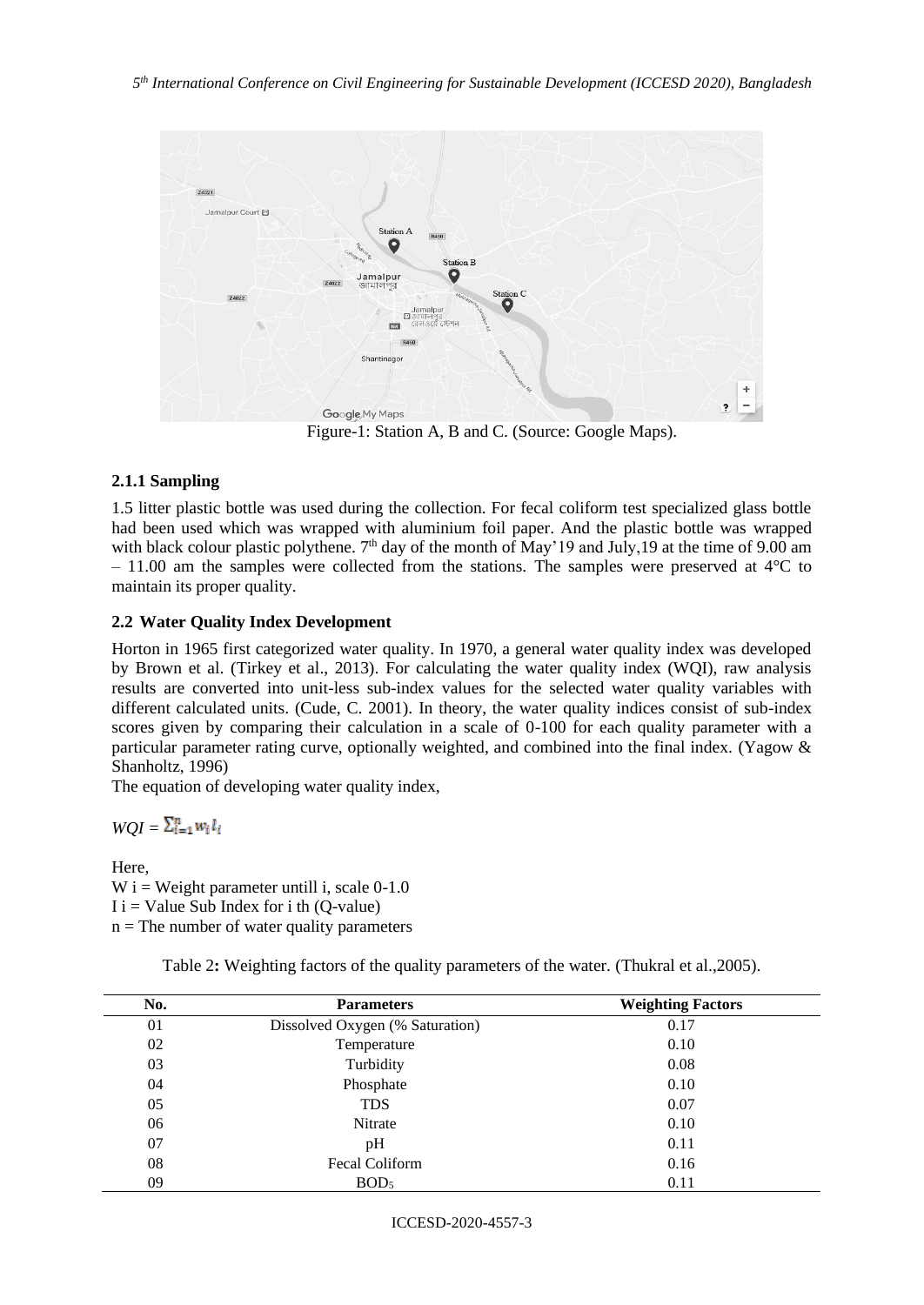| No. | <b>WQI</b> range | <b>Quality of Water</b> |  |
|-----|------------------|-------------------------|--|
| 01  | $>90-100$        | Excellent               |  |
| 02  | $>70-90$         | Good                    |  |
| 03  | $>50-70$         | Medium                  |  |
| 04  | $>25-50$         | Bad                     |  |
| 05  | $0 - 25$         | Very bad                |  |

Table 3: Water Quality Rating. (Thukral et al.,2005)

### **3. RESULT**

Table 4,5 and 6 presents the concentrations of the quality parameters and quality index of the stations A, B and C for May'19 and table 7,8 and 9 representing for July'19 respectively.

| No. | <b>Parameters</b> | <b>Concentration</b><br><b>Present</b> | Unit              | <b>Bangladesh</b><br><b>Standard</b><br>(For<br>Drinking) | $Q-$<br><b>Value</b> | Weighting<br>Factor     | <b>WQI</b> |
|-----|-------------------|----------------------------------------|-------------------|-----------------------------------------------------------|----------------------|-------------------------|------------|
| 01  | D <sub>O</sub>    | 12.9                                   | $\qquad \qquad -$ | ۰                                                         | 8.74                 | 0.17                    | 1.49       |
|     | (% saturation)    |                                        |                   |                                                           |                      |                         |            |
| 02  | Temperature       | 28.77                                  | $\rm ^{\circ}C$   | $20 - 30$                                                 | 11.23                | 0.10                    | 1.123      |
| 03  | Turbidity         | 265                                    | <b>NTU</b>        | 10                                                        | 5                    | 0.08                    | 0.4        |
| 04  | Phosphate         | 0.19                                   | mg/L              | 6.0                                                       | 92.4                 | 0.10                    | 9.24       |
| 05  | <b>TDS</b>        | 187                                    | mg/L              | 1000                                                      | 74.3                 | 0.07                    | 5.201      |
| 06  | Nitrate           | 5.8                                    | mg/L              | 10                                                        | 61                   | 0.10                    | 6.1        |
| 07  | pH                | 8.09                                   |                   | $6.5 - 8.5$                                               | 80.85                | 0.11                    | 8.89       |
| 08  | Fecal Coli.       | 13                                     | N/100ml           | $\theta$                                                  | 69.3                 | 0.16                    | 11.09      |
| 09  | BOD <sub>5</sub>  | 0.86                                   | mg/L              | 0.2                                                       | 95.7                 | 0.11                    | 10.53      |
|     |                   |                                        |                   |                                                           |                      | $\Sigma$ WQI            | 54.064     |
|     |                   |                                        |                   |                                                           |                      | <b>Ouality of Water</b> | Medium     |

Table 4: WQI of May'19 at station A

|  |  |  |  | Table 5: WQI of May'19 at station B |  |
|--|--|--|--|-------------------------------------|--|
|--|--|--|--|-------------------------------------|--|

| No. | <b>Parameters</b> | <b>Concentration</b><br><b>Present</b> | Unit            | <b>Bangladesh</b><br><b>Standard</b><br>(For<br>Drinking) | <b>Q-Value</b> | Weighting<br><b>Factor</b> | WQI   |
|-----|-------------------|----------------------------------------|-----------------|-----------------------------------------------------------|----------------|----------------------------|-------|
| 01  | D <sub>O</sub>    | 12.97                                  |                 |                                                           | 8.79           | 0.17                       | 1.49  |
|     | (% saturation)    |                                        |                 |                                                           |                |                            |       |
| 02  | Temperature       | 28.71                                  | $\rm ^{\circ}C$ | $20 - 30$                                                 | 11.29          | 0.10                       | 1.129 |
| 03  | Turbidity         | 243                                    | <b>NTU</b>      | 10                                                        | 5              | 0.08                       | 0.4   |
| 04  | Phosphate         | 0.15                                   | mg/L            | 6.0                                                       | 94             | 0.10                       | 9.4   |
| 05  | <b>TDS</b>        | 190                                    | mg/L            | 1000                                                      | 74             | 0.07                       | 5.18  |
| 06  | Nitrate           | 5.85                                   | mg/L            | 10                                                        | 60.75          | 0.10                       | 6.075 |
| 07  | pH                | 8.3                                    |                 | $6.5 - 8.5$                                               | 73.5           | 0.11                       | 8.085 |
| 08  | Fecal Coli.       | 159                                    | N/100ml         | $\Omega$                                                  | 39.87          | 0.16                       | 6.38  |
| 09  | BOD <sub>5</sub>  | 0.83                                   | mg/L            | 0.2                                                       | 95.85          | 0.11                       | 10.54 |
|     |                   |                                        |                 |                                                           |                | $\Sigma$ WQI               | 48.68 |
|     |                   |                                        |                 |                                                           |                | <b>Ouality of Water</b>    | Bad   |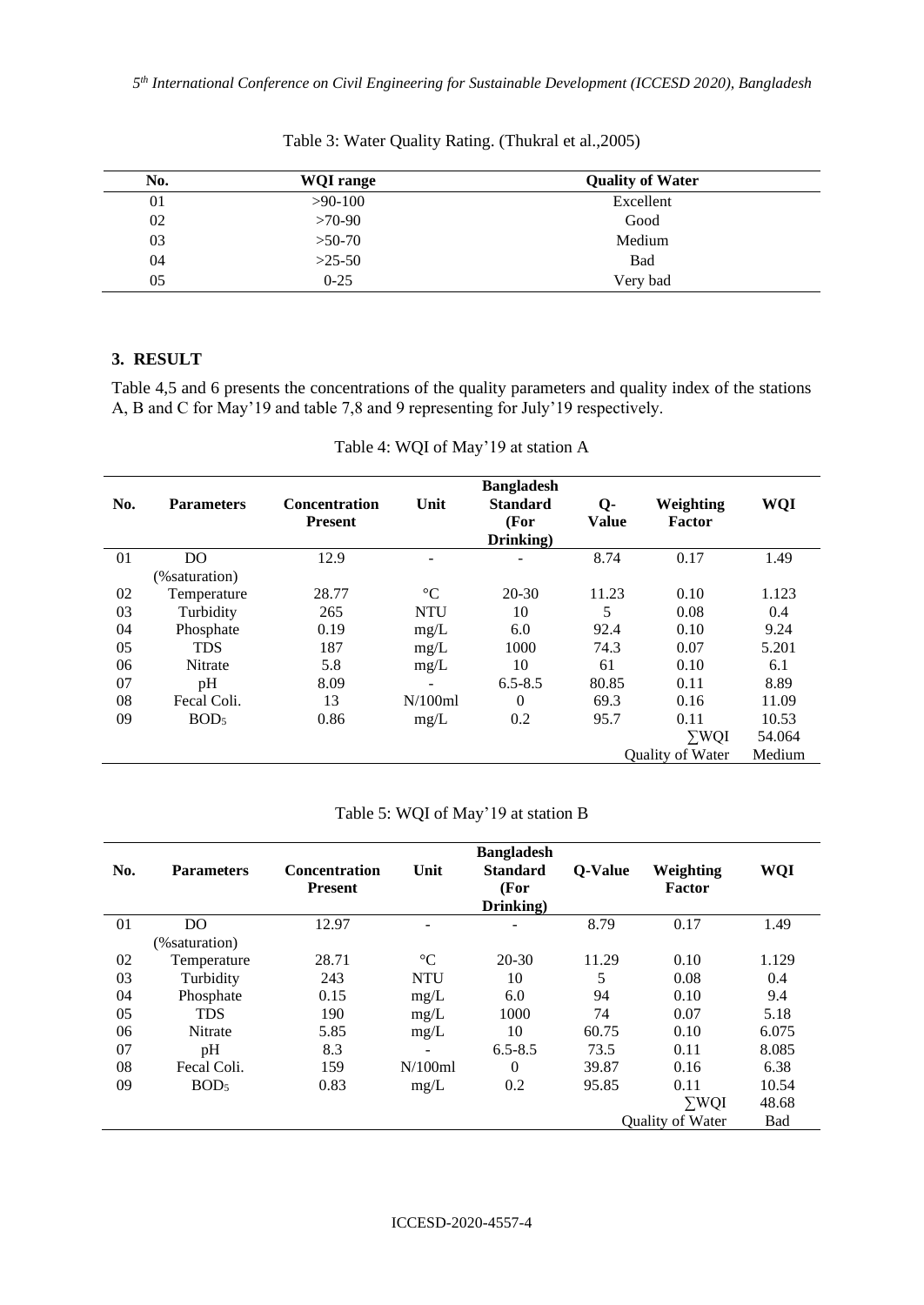*5 th International Conference on Civil Engineering for Sustainable Development (ICCESD 2020), Bangladesh*

| No. | <b>Parameters</b> | <b>Concentration</b><br><b>Present</b> | Unit            | <b>Bangladesh</b><br><b>Standard</b><br>(For<br>Drinking) | <b>Q-Value</b> | Weighting<br>Factor | <b>WQI</b> |
|-----|-------------------|----------------------------------------|-----------------|-----------------------------------------------------------|----------------|---------------------|------------|
| 01  | DO.               | 12.9                                   |                 |                                                           | 8.74           | 0.17                | 1.49       |
|     | (% saturation)    |                                        |                 |                                                           |                |                     |            |
| 02  | Temperature       | 28.96                                  | $\rm ^{\circ}C$ | $20 - 30$                                                 | 11.04          | 0.10                | 1.104      |
| 03  | Turbidity         | 308                                    | <b>NTU</b>      | 10                                                        | 5              | 0.08                | 0.4        |
| 04  | Phosphate         | 0.21                                   | mg/L            | 6.0                                                       | 90.9           | 0.10                | 9.09       |
| 05  | <b>TDS</b>        | 188.30                                 | mg/L            | 1000                                                      | 74.17          | 0.07                | 5.19       |
| 06  | <b>Nitrate</b>    | 5.23                                   | mg/L            | 10                                                        | 63.85          | 0.10                | 6.385      |
| 07  | pH                | 7.9                                    |                 | $6.5 - 8.5$                                               | 87             | 0.11                | 9.57       |
| 08  | Fecal Coli.       | 315                                    | N/100ml         | $\Omega$                                                  | 33.55          | 0.16                | 5.37       |
| 09  | BOD <sub>5</sub>  | 0.89                                   | mg/L            | 0.2                                                       | 95.55          | 0.11                | 10.51      |
|     |                   |                                        |                 |                                                           |                | $\Sigma$ WQI        | 49.109     |
|     |                   |                                        |                 |                                                           |                | Quality of Water    | Bad        |

# Table 6: WQI of May'19 at station C

# Table 7: WQI of July'19 at station A

| No. | <b>Parameters</b> | <b>Concentration</b><br><b>Present</b> | Unit                     | <b>Bangladesh</b><br><b>Standard</b><br>(For<br>Drinking) | <b>Q-Value</b> | Weighting<br><b>Factor</b> | WQI    |
|-----|-------------------|----------------------------------------|--------------------------|-----------------------------------------------------------|----------------|----------------------------|--------|
| 01  | D <sub>O</sub>    | 13                                     | $\overline{\phantom{0}}$ |                                                           | 8.8            | 0.17                       | 1.50   |
|     | (% saturation)    |                                        |                          |                                                           |                |                            |        |
| 02  | Temperature       | 28.10                                  | $\rm ^{\circ}C$          | $20-30$                                                   | 11.89          | 0.10                       | 1.19   |
| 03  | Turbidity         | 252                                    | <b>NTU</b>               | 10                                                        | 5              | 0.08                       | 0.4    |
| 04  | Phosphate         | 0.23                                   | mg/L                     | 6.0                                                       | 88.7           | 0.10                       | 8.87   |
| 05  | <b>TDS</b>        | 73                                     | mg/L                     | 1000                                                      | 85.7           | 0.07                       | 6.0    |
| 06  | <b>Nitrate</b>    | 5.2                                    | mg/L                     | 10                                                        | 64             | 0.10                       | 6.4    |
| 07  | pH                | 7.7                                    |                          | $6.5 - 8.5$                                               | 91             | 0.11                       | 10.01  |
| 08  | Fecal Coli.       | 10                                     | N/100ml                  | $\overline{0}$                                            | 72             | 0.16                       | 11.52  |
| 09  | BOD <sub>5</sub>  | 0.84                                   | mg/L                     | 0.2                                                       | 95.8           | 0.11                       | 10.54  |
|     |                   |                                        |                          |                                                           |                | $\Sigma WQI$               | 56.43  |
|     |                   |                                        |                          |                                                           |                | Quality of Water           | Medium |

# Table 8: WQI of July'19 at station B

| No. | <b>Parameters</b> | <b>Concentration</b><br><b>Present</b> | Unit            | <b>Bangladesh</b><br><b>Standard</b><br>(For<br>Drinking) | $Q-$<br><b>Value</b> | Weighting<br>Factor     | WQI    |
|-----|-------------------|----------------------------------------|-----------------|-----------------------------------------------------------|----------------------|-------------------------|--------|
| 01  | D <sub>O</sub>    | 12.9                                   |                 |                                                           | 8.74                 | 0.17                    | 1.49   |
|     | (% saturation)    |                                        |                 |                                                           |                      |                         |        |
| 02  | Temperature       | 27.7                                   | $\rm ^{\circ}C$ | $20-30$                                                   | 12.3                 | 0.10                    | 1.23   |
| 03  | Turbidity         | 283                                    | <b>NTU</b>      | 10                                                        | 5                    | 0.08                    | 0.4    |
| 04  | Phosphate         | 0.27                                   | mg/L            | 6.0                                                       | 84.3                 | 0.10                    | 8.43   |
| 05  | <b>TDS</b>        | 76                                     | mg/L            | 1000                                                      | 85.4                 | 0.07                    | 5.98   |
| 06  | <b>Nitrate</b>    | 4.9                                    | mg/L            | 10                                                        | 65.5                 | 0.10                    | 6.55   |
| 07  | pH                | 7.7                                    |                 | $6.5 - 8.5$                                               | 91                   | 0.11                    | 10.01  |
| 08  | Fecal Coli.       | 130                                    | N/100ml         | $\Omega$                                                  | 41.9                 | 0.16                    | 6.7    |
| 09  | BOD <sub>5</sub>  | 0.86                                   | mg/L            | 0.2                                                       | 95.7                 | 0.11                    | 10.53  |
|     |                   |                                        |                 |                                                           |                      | $\Sigma WQI$            | 51.33  |
|     |                   |                                        |                 |                                                           |                      | <b>Ouality of Water</b> | Medium |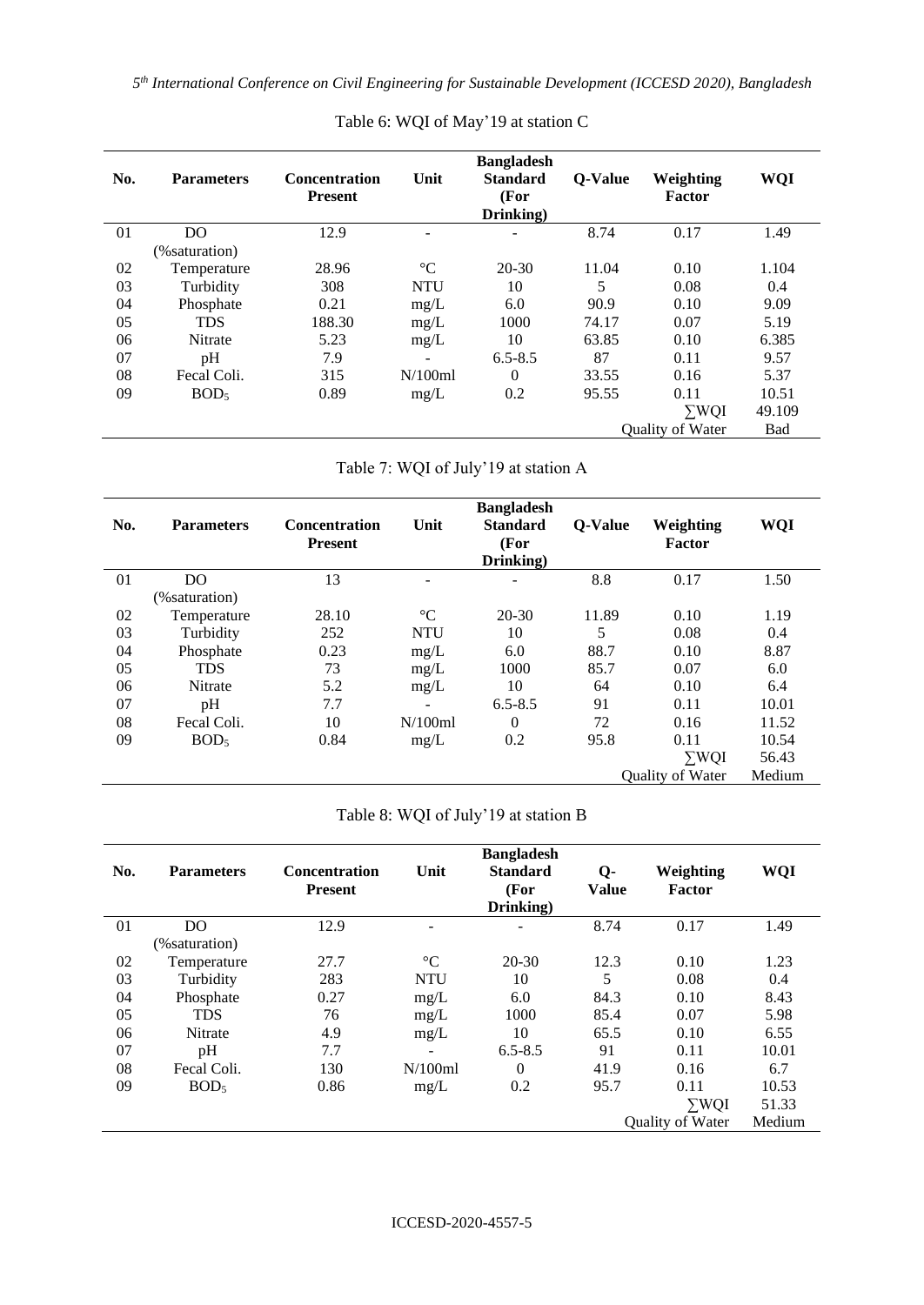*5 th International Conference on Civil Engineering for Sustainable Development (ICCESD 2020), Bangladesh*

| No. | <b>Parameters</b> | <b>Concentration</b><br><b>Present</b> | Unit            | <b>Bangladesh</b><br><b>Standard</b><br>(For<br>Drinking) | <b>Q-Value</b> | Weighting<br><b>Factor</b> | WQI    |
|-----|-------------------|----------------------------------------|-----------------|-----------------------------------------------------------|----------------|----------------------------|--------|
| 01  | D <sub>O</sub>    | 13                                     |                 |                                                           | 8.8            | 0.17                       | 1.50   |
|     | (% saturation)    |                                        |                 |                                                           |                |                            |        |
| 02  | Temperature       | 28.2                                   | $\rm ^{\circ}C$ | $20 - 30$                                                 | 11.8           | 0.10                       | 1.18   |
| 03  | Turbidity         | 377                                    | <b>NTU</b>      | 10                                                        | 5              | 0.08                       | 0.4    |
| 04  | Phosphate         | 0.23                                   | mg/L            | 6.0                                                       | 88.7           | 0.10                       | 8.87   |
| 05  | <b>TDS</b>        | 76                                     | mg/L            | 1000                                                      | 85.4           | 0.07                       | 5.98   |
| 06  | <b>Nitrate</b>    | 5.4                                    | mg/L            | 10                                                        | 85.2           | 0.10                       | 8.52   |
| 07  | pH                | 7.8                                    |                 | $6.5 - 8.5$                                               | 90             | 0.11                       | 9.9    |
| 08  | Fecal Coli.       | 350                                    | N/100ml         | $\Omega$                                                  | 32.5           | 0.16                       | 5.2    |
| 09  | BOD <sub>5</sub>  | 0.87                                   | mg/L            | 0.2                                                       | 95.62          | 0.11                       | 10.52  |
|     |                   |                                        |                 |                                                           |                | $\Sigma WQI$               | 52.07  |
|     |                   |                                        |                 |                                                           |                | Quality of Water           | Medium |

Table 9: WQI of July'19 at station C

### **3.1 DISCUSSION**

The river is slightly alkaline with an average pH concentration of 7.915 and the water is highly turbid as it has an average concentration of 288 NTU. Fecal coliform concentration in both months is low at station A comparing to other stations as several municipal sewerage system opening located near station B and C. The inclusive phosphate (avg. 0.21 mg/L) and nitrate (avg. 5.4) concentration are below of their standards. Low Q-value of sub-indices i.e., DO, temperature, turbidity, fecal coliform is the major reason behind the low value of WQI.

From the results the overall water quality of the Old Brahmaputra can be specified. The highest value was found at station A in July'19 (56.43) which is in a medium criterion and the lowest at station B in May'19 (48.68) is in a bad criterion. The average value of WQI in May'19 was 50.62 and in July'19 the average value was 53.28. So, the overall quality can be summarized as a medium quality of water.

## **4. ILLUSTRATIONS**

Figure 2 and 3 represents the water quality index of the month of May'19 and July' 19 respectively. Axis -X represent stations and Axis -Y represent water quality index.



Figure - 2: Water Quality Index of May'19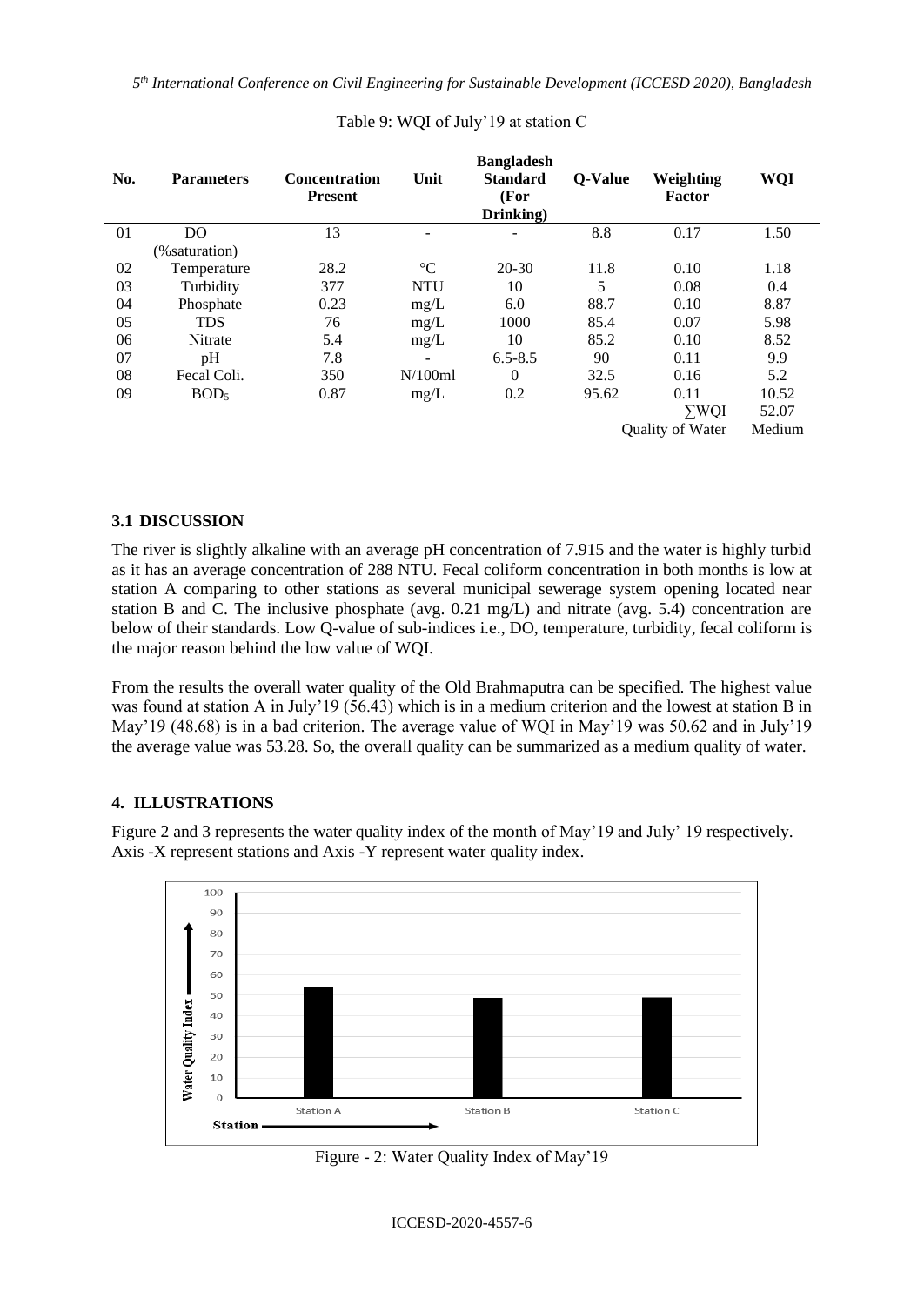

Figure - 3: Water Quality Index of July'19

#### **5. CONCLUSION**

The old Brahmaputra River plays a crucial part with work related to irrigation, transport system and drainage system of the whole region. The water quality of this river has been compromised for several reasons. Based on the values of WQI it can be concluded that the water quality is obviously not suitable for drinking. But it can be used for agricultural purposes.

#### **ACKNOWLEDGEMENTS**

Authors appreciate Md. Anis ur Rahman Khan, Senior Chemist, DPHE, Zonal Laboratory, Mymensingh, for his concern and assistance in evaluating parameters value. Also, thanks to the members who contribute to this study whether directly or indirectly.

### **REFERENCES**

River and Drainage System. (n.d.). Retrieved from

http://en.banglapedia.org/index.php?title=River\_and\_Drainage\_System

Brahmaputra River. (n.d.). Retrieved from https://en.wikipedia.org/wiki/Brahmaputra\_River

- Dugan, P.R. (1972). Biochemical Ecology of Water Pollution. Plenum Press London, 159
- Ali MA (2002). Public Private Partnership for water resource management in Bangladesh Water. Department of Environment, The Government of Bangladesh.
- Akkaraboyina, Mahesh & Raju, B.S.N... (2012). Assessment of water quality index of River Godavari at Rajahmundry. *Universal Journal of Environmental Research and Technology.*
- Said, Ahmend & Stevens, David & Sehlke, Gerald. (2004). An Innovative Index for Evaluating Water Quality in Streams. Environmental management. 34. 406-14. 10.1007/s00267-004-0210-y.
- Paun, Iuliana & Cruceru, Liliana & Chiriac, Florentina Laura & Niculescu, Marcela & Vasile, Gabriela & Marin, Nicoleta.  $(2016)$ . Water quality indices - methods for evaluating the quality of drinking water. 395-402. 10.21698/simi.2016.0055.
- Ott, Wayne. (1978). Environmental Indices Theory and Practice. Michigan: Ann Arbor Science. Tirkey, Poonam & Bhattacharya, Tanushree & Chakraborty, Sukalyan. (2013). Water quality indices- important tools for water quality assessment: a review. 1.
- Cude, Curtis. (2001). Oregon Water Quality Index: A Tool for Evaluating Water Quality Management Effectiveness. JAWRA *Journal of the American Water Resources Association.* 37. 125 - 137. 10.1111/j.1752-1688.2001.tb05480.x.